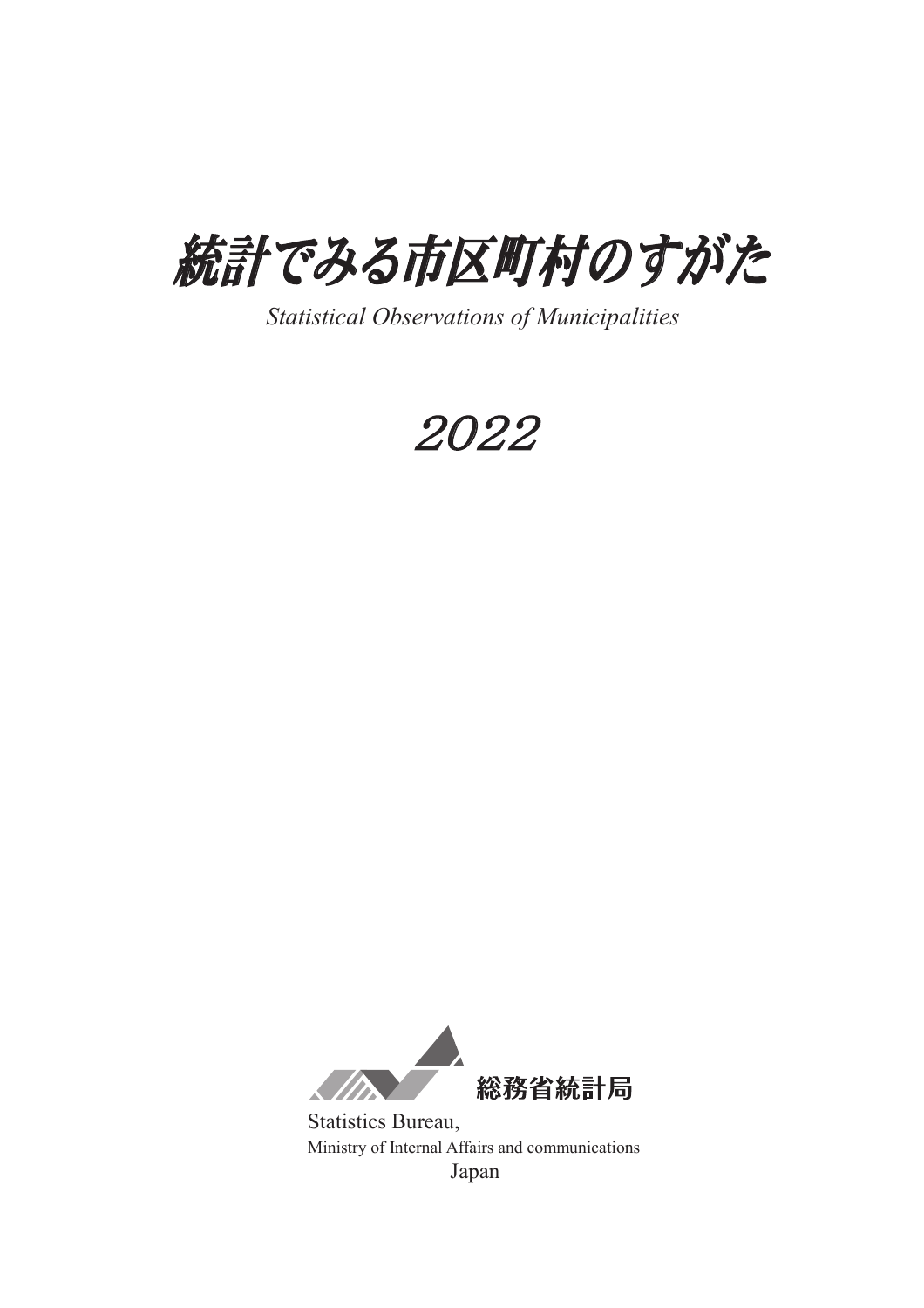## Preface

 The System of Social and Demographic Statistics of Japan is the systematic compilation of statistical data collected and processed by districts demonstrating the real living conditions of the country's population.

 This report presents major basic data from the municipalities data compiled under the system. It consists of two parts: "I Basic Data" and "II Explanation of Terms".

I hope that this report will be widely used in various fields for administrative policy, academic research, regional analysis etc.

Furthermore, we have also published "Social Indicators by Prefecture" and the "Statistical Observations of Prefectures ". All contents of these reports are accessible from the web site of the Statistics Bureau, Ministry of Internal Affairs and Communications or the Portal Site of Official Statistics of Japan (e-Stat).

June 2022

INOUE Takashi Director-General Statistics Bureau Ministry of Internal Affairs and Communications Japan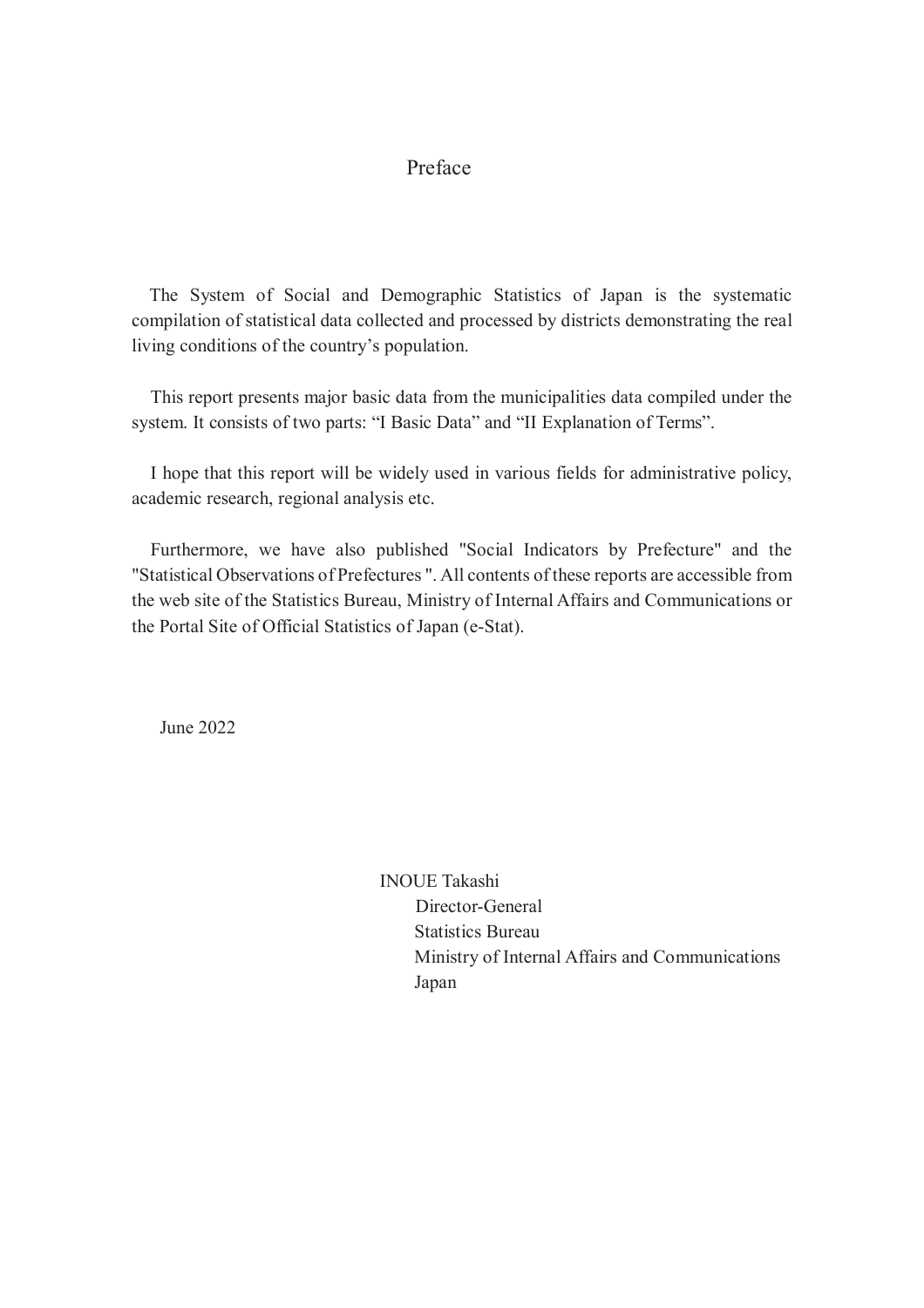# Contents

# I Basic Data

# Appendix

Outline of the System of Social and Demographic Statistics of Japan ………………305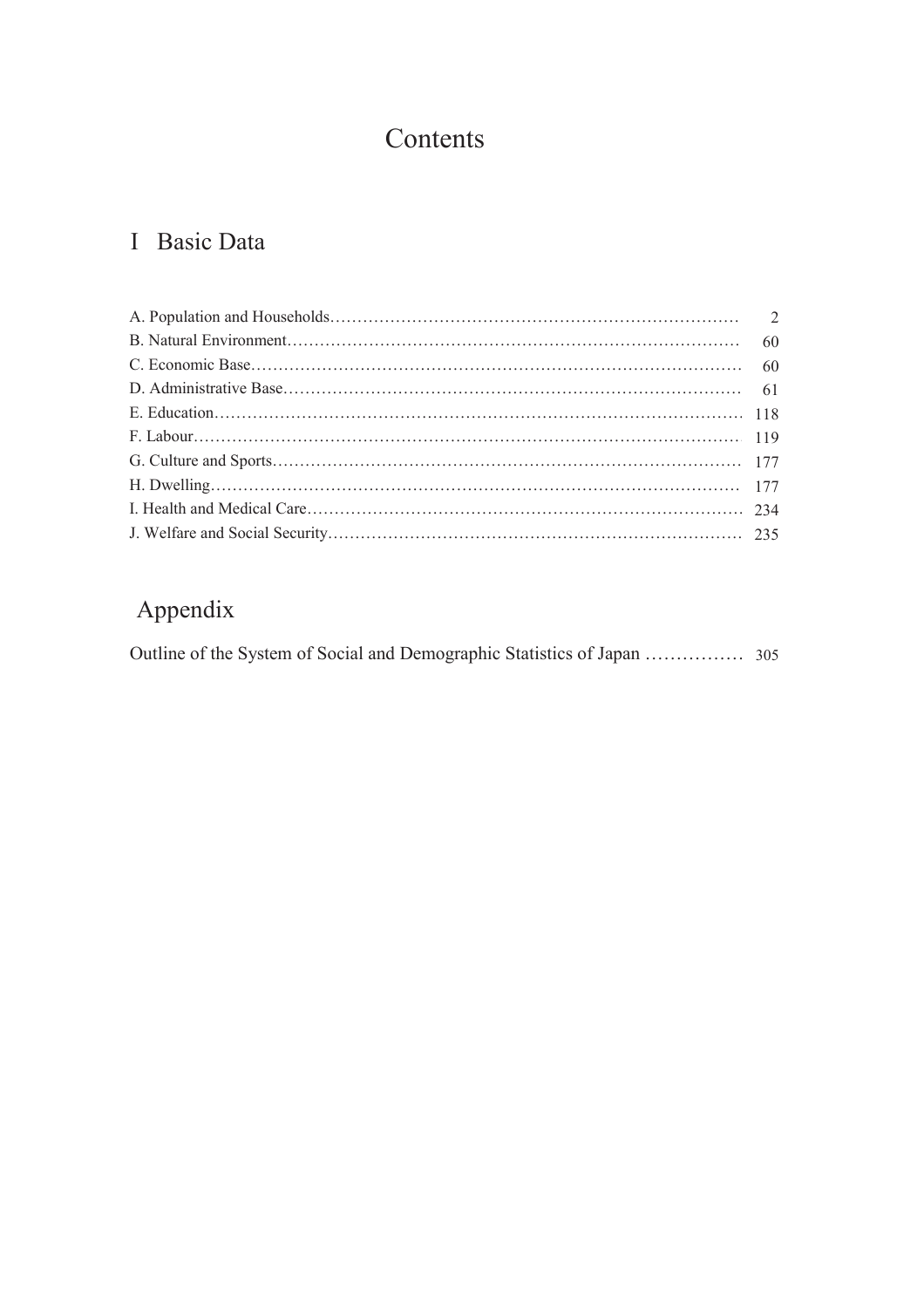|                 | <b>Basic Data list</b> |                    |                                                                                       |        |                |              |  |  |  |
|-----------------|------------------------|--------------------|---------------------------------------------------------------------------------------|--------|----------------|--------------|--|--|--|
|                 | No. Classification     | Item No.           | Item                                                                                  | Fiscal | Unit           | Page         |  |  |  |
|                 |                        |                    |                                                                                       | year   |                |              |  |  |  |
| $\mathbf{1}$    |                        | A1101              | Total population (Both sexes)                                                         | 2015   | person         |              |  |  |  |
| $\overline{c}$  |                        | A1102              | Japanese population (Both sexes)                                                      | 2015   | person         | $\mathbf{2}$ |  |  |  |
| 3               |                        | A1700              | Foreigners (Total)                                                                    | 2015   | person         |              |  |  |  |
| 4               |                        | A2301              | Basic resident register population (Total)                                            | 2020   | person         |              |  |  |  |
| 5               |                        | A1301              | Total population (under 15)                                                           | 2015   | person         |              |  |  |  |
| 6               |                        | A1302              | Total population (15-64)                                                              | 2015   | person         |              |  |  |  |
| 7               |                        | A1303              | Total population (65 and over)                                                        | 2015   | person         |              |  |  |  |
| 8               |                        | A1801              | Densely inhabited districts population                                                | 2015   | person         |              |  |  |  |
| 9               |                        | A4101              | Number of live births                                                                 | 2020   | person         |              |  |  |  |
| 10              |                        | A4200              | Number of deaths                                                                      | 2020   | person         |              |  |  |  |
| 11              | A. Population          | A5103              | Number of in-migrants from other municipalities                                       | 2020   | person         |              |  |  |  |
| 12              | and                    | A5104              | Number of out-migrants to other municipalities                                        | 2020   | person         |              |  |  |  |
| 13              | Households             | A6107              | Daytime population                                                                    | 2015   | person         |              |  |  |  |
| 14              |                        | A7101              | Number of households (Total)                                                          | 2015   | households     |              |  |  |  |
| 15              |                        |                    | A710101 Number of private households                                                  | 2015   | households     |              |  |  |  |
| 16              |                        |                    | A810102 Nuclear families                                                              | 2015   | households     |              |  |  |  |
| 17              |                        |                    | A810105 One-person households                                                         | 2015   | households     |              |  |  |  |
| 18              |                        |                    | A811102 Number of nuclear families with household members 65 years of<br>age and over | 2015   | households     |              |  |  |  |
| 19              |                        | A8201              | Number of aged-couple households (Only aged couple)                                   | 2015   | households     |              |  |  |  |
| 20              |                        | A8301              | Number of aged-single-person households (Aged 65 and over)                            | 2015   | households     | 59           |  |  |  |
| 21              |                        | A9101              | Marriages                                                                             | 2020   | pairs          |              |  |  |  |
| 22              |                        | A9201              | Divorces                                                                              | 2020   | pairs          | 60           |  |  |  |
|                 | 23 B. Natural          | B1101              | Total land area (Excl. the northern territories and Takeshima)                        | 2020   | $km^2$         |              |  |  |  |
|                 | 24 Environment         | B1103              | Inhabitable area                                                                      | 2020   | $km^2$         |              |  |  |  |
| $\overline{25}$ |                        |                    | C120110 Taxable income                                                                | 2020   | million yen    |              |  |  |  |
| 26              |                        |                    | C120120 Taxpayers (per income)                                                        | 2020   | person         |              |  |  |  |
| 27              |                        | C <sub>2</sub> 107 | Number of establishments                                                              | 2019   | number of      |              |  |  |  |
|                 |                        |                    |                                                                                       |        | establishments |              |  |  |  |
| 28              |                        | C2111              | Number of establishments (Secondary industry)                                         | 2014   | number of      |              |  |  |  |
|                 |                        |                    |                                                                                       |        | establishments |              |  |  |  |
| 29              |                        | C2112              | Number of establishments (Tertiary industry)                                          | 2014   | number of      |              |  |  |  |
|                 |                        |                    |                                                                                       |        | establishments |              |  |  |  |
|                 | 30 C. Economic         | C <sub>2207</sub>  | Number of persons engaged                                                             | 2014   | person         |              |  |  |  |
| 31              | Base                   | C2211              | Number of persons engaged (Secondary industry)                                        | 2014   | person         |              |  |  |  |
| 32              |                        | C2212              | Number of persons engaged (Tertiary industry)                                         | 2014   | person         |              |  |  |  |
| 33              |                        | C3107              | Cultivated land area                                                                  | 2020   | $km^2$         |              |  |  |  |
| 34              |                        | C3401              | Value of manufactured goods shipments, etc.                                           | 2019   | million yen    |              |  |  |  |
| 35              |                        | C3404              | Number of manufacturing employees                                                     | 2020   | person         |              |  |  |  |
| 36              |                        | C3501              | Annual sales of commercial goods (Wholesale and retail trade)                         | 2015   | million yen    |              |  |  |  |
| 37              |                        | C3502              | Number of establishments (Wholesale and retail trade)                                 | 2016   | number of      |              |  |  |  |
|                 |                        |                    |                                                                                       |        | establishments |              |  |  |  |
| 38              |                        | C3503              | Number of employees (Wholesale and retail trade)                                      | 2016   | person         |              |  |  |  |
| $\overline{39}$ |                        | D2201              | Financial power index (Municipality)                                                  | 2019   |                | 117          |  |  |  |
| 40              |                        | D2202              | Real term balance of revenue to expenditure (Municipality)                            | 2019   | $\frac{0}{0}$  |              |  |  |  |
| 41              | D.<br>Administrative   | D2211              | Real burden ratio of public debt service (Municipality)                               | 2019   | $\frac{0}{0}$  | 118          |  |  |  |
| 42              | Base                   | D3201              | Settlement of total revenue (Municipality)                                            | 2019   | million yen    |              |  |  |  |
| 43              |                        | D3203              | Settlement of total expenditure (Municipality)                                        | 2019   | million yen    |              |  |  |  |
| 44              |                        | D320101            | Local taxes (Municipality)                                                            | 2019   | million yen    |              |  |  |  |
| 45              |                        | E1101              | Number of kindergartens                                                               | 2020   | number of      |              |  |  |  |
|                 |                        |                    |                                                                                       |        | kindergartens  |              |  |  |  |
| 46              |                        | E1501              | Number of kindergarten pupils                                                         | 2020   | person         |              |  |  |  |
|                 | 47 E. Education        | E2101              | Number of elementary schools                                                          | 2020   | number of      |              |  |  |  |
|                 |                        |                    |                                                                                       |        | schools        |              |  |  |  |
| 48              |                        | E2401              | Number of elementary school teachers                                                  | 2020   | person         |              |  |  |  |
| 49              |                        | E2501              | Number of elementary school students                                                  | 2020   | person         |              |  |  |  |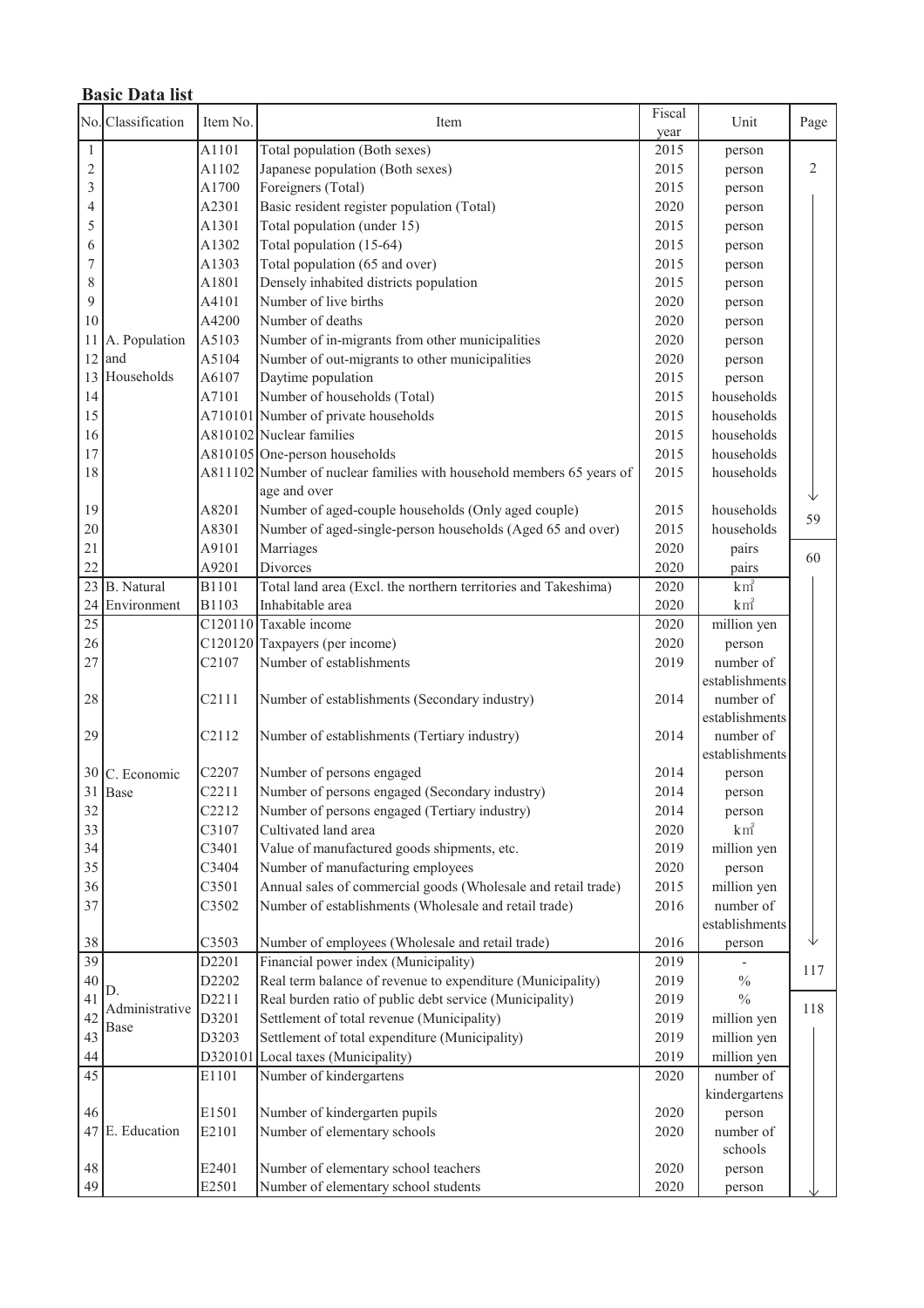|                 | No. Classification | Item No.                                                                   | Item                                                            | Fiscal<br>year | Unit           | Page |
|-----------------|--------------------|----------------------------------------------------------------------------|-----------------------------------------------------------------|----------------|----------------|------|
| 50              |                    | E3101                                                                      | Number of lower secondary schools                               | 2020           | number of      |      |
|                 |                    |                                                                            |                                                                 |                | schools        |      |
| 51              |                    | E3401                                                                      | Number of lower secondary school teachers                       | 2020           | person         |      |
| 52              | E. Education       | E3501                                                                      | Number of lower secondary school students                       | 2020           | person         |      |
| 53              |                    | E4101                                                                      | Number of upper secondary schools                               | 2020           | number of      |      |
|                 |                    |                                                                            |                                                                 |                | schools        |      |
| 54              |                    | E4501                                                                      | Number of upper secondary school students                       | 2020           | person         |      |
| $\overline{55}$ |                    | F1101                                                                      | Population in labour force                                      | 2015           | person         |      |
| 56              |                    | F1102                                                                      | Number of employed persons                                      | 2015           | person         |      |
| 57              |                    | F1107                                                                      | Number of unemployed persons                                    | 2015           | person         |      |
| 58              |                    | F2201                                                                      | Number of persons employed in primary industry                  | 2015           | person         |      |
| 59              |                    | F2211                                                                      | Number of persons employed in secondary industry                | 2015           | person         |      |
| 60              |                    | F2221                                                                      | Number of persons employed in tertiary industry                 | 2015           | person         | 175  |
| 61              |                    | F2401                                                                      | Number of employees                                             | 2015           | person         |      |
| 62              | F. Labour          | F2402                                                                      | Number of board member of company, etc.                         | 2015           | person         | 176  |
| 63              |                    | F2403                                                                      | Number of self-employed, employing others                       | 2015           | person         |      |
| 64              |                    | F2404                                                                      | Number of self-employed, not employing others                   | 2015           | person         |      |
| 65              |                    | F2405                                                                      | Number of family employees (Total)                              | 2015           | person         |      |
| 66              |                    | F2701                                                                      | Number of persons working in the same municipalities            | 2015           | person         |      |
| 67              |                    | F2705                                                                      | Number of commuters to other municipalities                     | 2015           | person         |      |
| 68              |                    | F2801                                                                      | Number of employed persons by industry (Major groups)           | 2015           | person         |      |
| 69              |                    | F2803                                                                      | Number of commuters from other municipalities                   | 2015           | person         |      |
| 70              |                    | G1201                                                                      | Number of community centers                                     | 2018           | number of      |      |
|                 |                    |                                                                            |                                                                 |                | community      |      |
|                 | G. Culture and     |                                                                            |                                                                 |                | centers        |      |
| 71              | Sports             | G1401                                                                      | Number of libraries                                             | 2018           | number of      |      |
|                 |                    |                                                                            |                                                                 |                | libraries      |      |
| 72              |                    | H1101                                                                      | Number of dwellings with occupying households                   | 2018           | number of      |      |
|                 |                    |                                                                            |                                                                 |                | dwelling units |      |
| 73              |                    | H1310                                                                      | Number of owned houses                                          | 2018           | number of      |      |
|                 |                    |                                                                            |                                                                 |                | dwelling units |      |
| 74              |                    | H1320                                                                      | Number of rented houses                                         | 2018           | number of      |      |
|                 |                    |                                                                            |                                                                 |                | dwelling units |      |
| 75              |                    | H2130                                                                      | Area of floor space per dwelling                                | 2018           | m <sup>2</sup> |      |
| 76              | H. Dwelling        |                                                                            | H550701 Population covered by waste processing service          | 2019           | person         |      |
| 77              |                    | H <sub>5608</sub>                                                          | Garbage planned collection population                           | 2019           | person         |      |
| $78\,$          |                    | H5609                                                                      | Total volume of waste matter (Total)                            | 2019           | t              |      |
| 79              |                    | H5614                                                                      | Recycling rate of garbage                                       | 2019           | $\frac{0}{0}$  |      |
| 80              |                    | H6130                                                                      | Number of retail stores                                         | 2016           | stores         | 233  |
| 81              |                    | H6131                                                                      | Number of eating and drinking places                            | 2016           | places         | 234  |
| 82              |                    | H6132                                                                      | Number of large-scale retail stores                             | 2016           | stores         |      |
| 83              |                    | H6133                                                                      | Number of department stores and general merchandise stores      | 2016           | stores         |      |
| 84              |                    | I510120                                                                    | Number of general hospitals                                     | 2019           | number of      |      |
|                 |                    |                                                                            |                                                                 |                | hospitals      |      |
| 85              |                    | I5102                                                                      | Number of general clinics                                       | 2019           | number of      |      |
|                 | I. Health and      |                                                                            |                                                                 |                | clinics        |      |
| 86              | Medical Care       | I5103                                                                      | Number of dental clinics                                        | 2019           | number of      |      |
|                 |                    |                                                                            |                                                                 |                | clinics        |      |
| 87              |                    | <b>I6100</b>                                                               | Number of physicians                                            | 2018           | person         |      |
| 88              |                    | <b>I6200</b>                                                               | Number of dentists                                              | 2018           | person         |      |
| 89              |                    | <b>I6300</b>                                                               | Number of pharmacists                                           | 2018           | person         |      |
| 90              |                    | J230127                                                                    | Number of elderly nursing facilities (Questionnaire about basic | 2019           | number of      |      |
|                 |                    |                                                                            | matters)                                                        |                | facilities     |      |
| 91              | J. Welfare and     | J250204<br>Number of child welfare institutions (Questionnaire about basic | 2019                                                            | number of      |                |      |
|                 | Social Security    |                                                                            | matters)                                                        |                | facilities     |      |
| 92              |                    | J250302                                                                    | Number of nursery centers (Questionnaire about basic matters)   | 2019           | number of      |      |
|                 |                    |                                                                            |                                                                 |                | centers        |      |
| 93              |                    | J4101                                                                      | Number of persons insured by national health insurance          | 2019           | person         | 291  |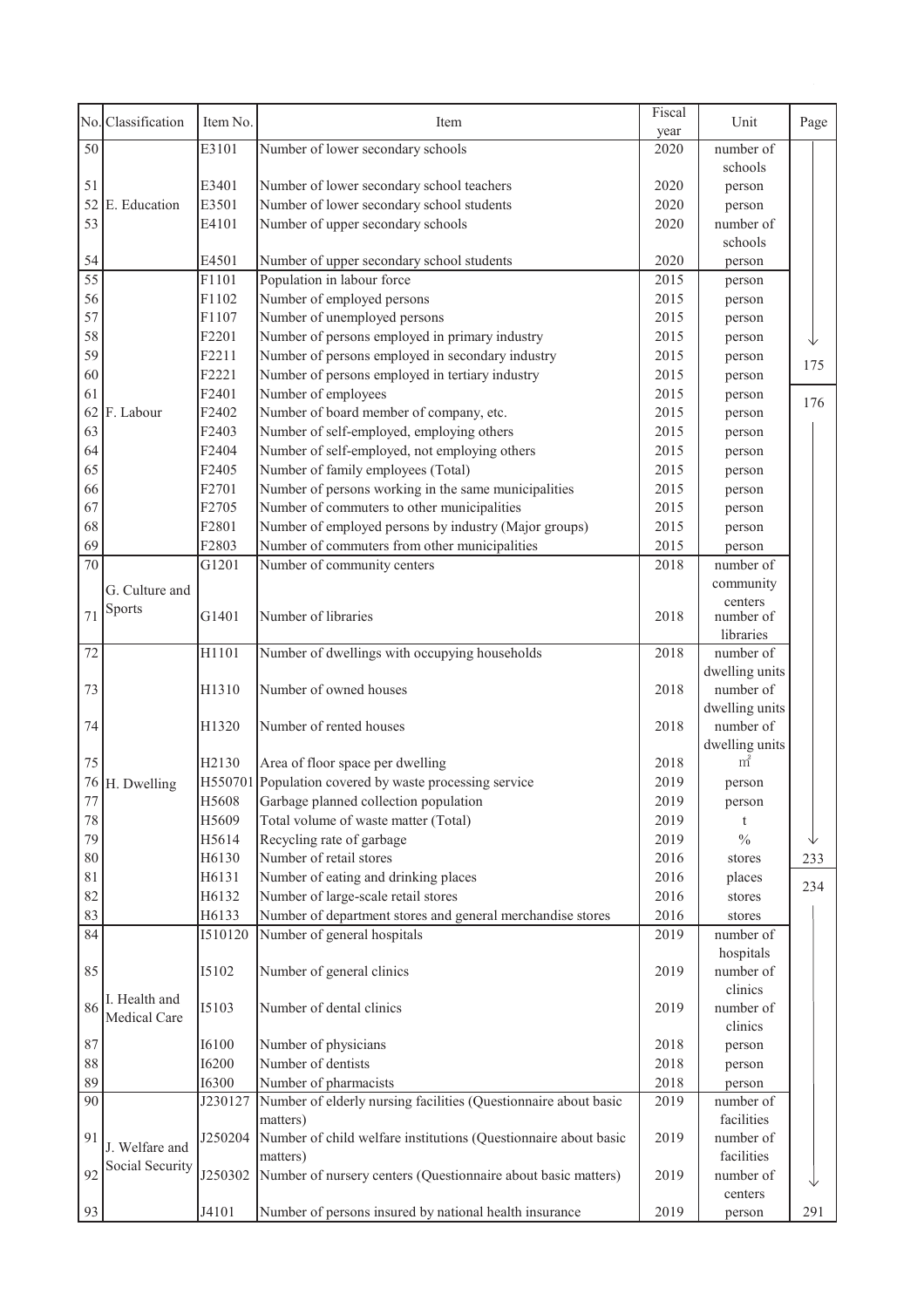## **Notes**

#### 1. Presented fiscal years

In principle, the fiscal years adopted for basic data posted in this report are the latest ones from data collected until the Japanese fiscal year of 2021, and are shown in the year of the Christian era.

2. Time span

The time span is based on the Japanese fiscal year, i.e. from 1 April to 31 March, and data on the report refer to the period or date of the fiscal year indicated at the top of the relevant table. Note, however, that data for which the period extends over two fiscal years are assumed to belong to the fiscal year that occupies a longer period than the other.

### 3. Data

(1) Basic data figures may not add up to the totals due to rounding or in case of inclusion of data not available.

(2) The total (Prefecture and ku-area of Tokyo) includes data for an area with undetermined administrative boundaries. Hence basic data figures may not add up to the totals in case.

(Applicable parts : B1101, B1103, C2107 $\sim$ C2212, C3501 $\sim$ C3503, H6130 $\sim$ H6133)

### 4. Symbols

- $0 :$  Data is 0, or less than specified unit.
- … : Not available
- x : Figures kept undisclosed
- 5. Handling of municipalities readjusted by mergers or divisions

Municipalities posted in this report are based on their name and district at 31 March, 2021. Data are shown as below in municipalities readjusted by mergers, divisions before 31 March, 2021.

(1) Cities and towns where reorganization was implemented, or which were renamed

Data are shown in the municipalities name at 31 March, 2021.

(2) Merged municipalities

In the case of municipalities newly established by a merger or transferred and incorporated to other municipalities, data are expressed as the sum of the data regarding the municipalities concerned. However, if data are not available in one or another municipalities, data are shown as "…".

(3) Municipalities divided, newly established, etc.

 In the case of municipalities having been newly established after being divided, data are expressed without change when keeping the same name after the division, and data for the fiscal year before the division are expressed as "…" for newly established municipalities.

(4) Data posted in this report is from 1 July, 2014 onward, and municipalities are posted at administrative district readjusted from 1 July, 2014 to 31 March, 2021.

6. For further information

Statistical Information Utilization Promotion Division, Statistics Bureau, Ministry of Internal Affairs and Communications, Japan.

- 7. Others
	- (1) When any contents of the present issue are to be quoted or copied in other media (print or electronic), the title is to be referred to as follows:

Source: *Statistical Observations of Municipalities 2022*, published by the Statistics Bureau, Ministry of Internal Affairs and Communications, Japan.

(2) Contents of the present issue published online at:

Statistics Bureau, Ministry of Internal Affairs and Communications, Japan:

https://www.stat.go.jp/english/data/s-sugata/index.html

Portal Site of Official Statistics of Japan (e-Stat):

https://www.e-stat.go.jp/en/regional-statistics/ssdsview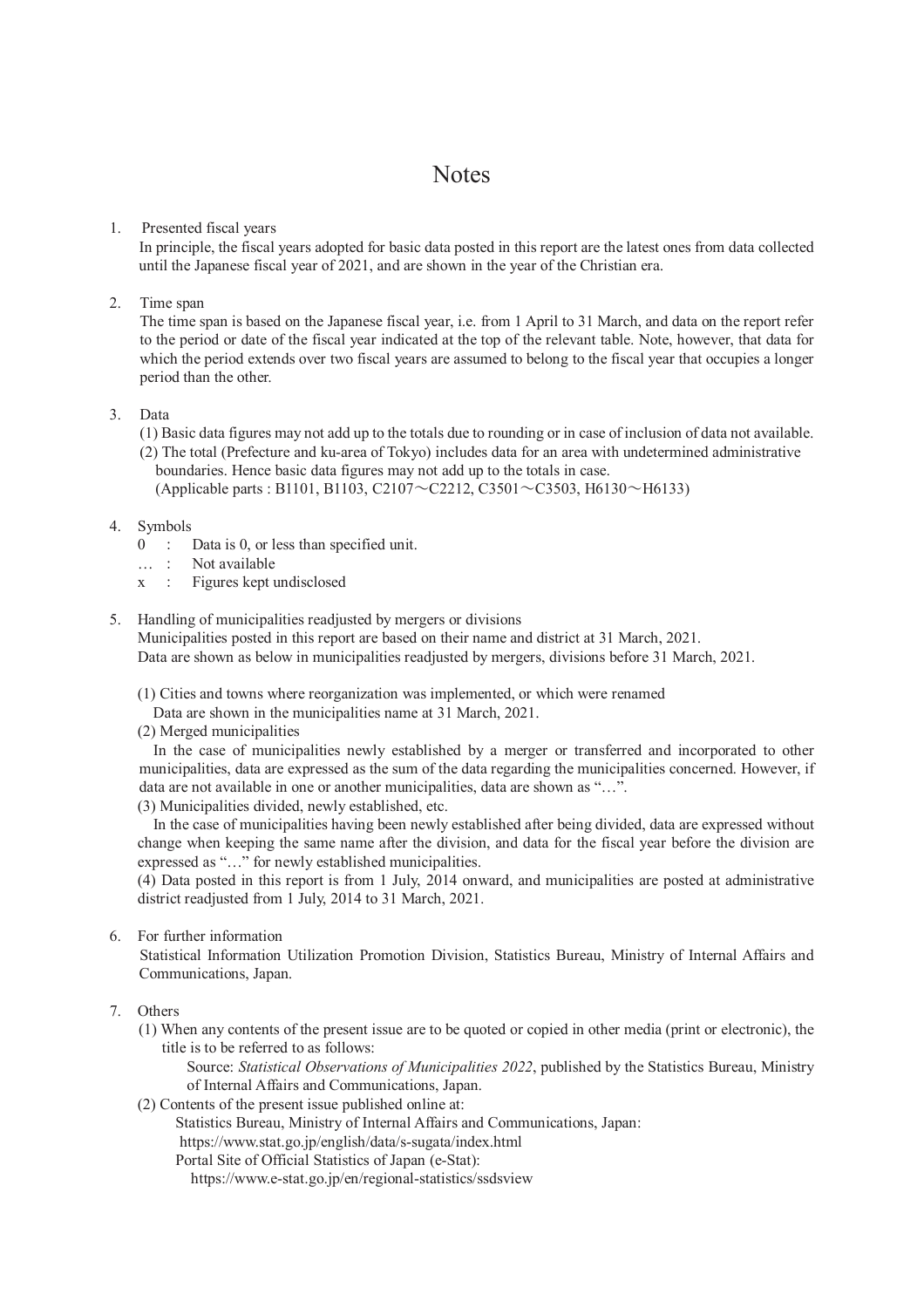## Appendix Outline of the System of Social and Demographic Statistics of Japan

1. The System of Social and Demographic Statistics of Japan

The System of Social and Demographic Statistics of Japan is a system in which statistical data in a wide range of fields are collected, normalised and organised. The system describes the lives of Japanese people in various fields. The purpose of the system is to provide basic data useful for various kinds of administrative programmes, policy-making and analysis of regional differences. It was started by the Statistics Bureau in fiscal 1976.

What is characteristic of the system is that the data are organised for each of the prefectures (*To*, *Do*, *Fu* and *Ken*) and municipalities (*Shi*, *Ku*, *Machi* and *Mura*), thus enabling regional comparison and analysis.

#### 2. Basic Data collected in the System

In the system, basic data are collected in 13 fields from "A. Population and Households" to "M. Daily Time". The number of basic data items is about 2,750 for prefectures, about 660 for *Shi* and *Ku*, and about 640 for *Machi* and *Mura* respectively (as of fiscal year 2021).

3. Compilation of the System

The system is compiled by the following process:

- (1) Determination of basic data to be collected
- (2) Collection of basic data
	- ࣭ Statistical Data quoted from report books and computer-readable media
- (3) Input and evaluation of basic data
- (4) Systematisation of basic data and indicator calculation
- (5) Provision of the results by report books, computer readable media, and online
- 4. Dissemination of the Data of the System

Data organised in the system are provided in computer readable media and publications, for free online.

- (1) Computer readable media
	- ࣭ Basic Data by prefecture (time series from 1975)
	- Basic Data by municipality (time series from 1980)
	- ࣭ Data in "*Social Indicators by Prefecture*"
	- ࣭ Data in "*Statistical Observations of Prefectures*"
	- ࣭ Data in "*Statistical Observations of Municipalities*"
- (2) Publications
	- ࣭ *Social Indicators by Prefecture* (2022 edition) (bilingual, published annually; 581 social indicators and 549 basic data)
	- ࣭ *Statistical Observations of Prefectures* (2022 edition) (bilingual, published annually; 431 social indicators)
	- ࣭ *Statistical Observations of Municipalities* (2022 edition) (bilingual, published annually; 93 basic data for municipalities)
- (3) Online

Portal Site of Official Statistics of Japan (e-Stat); https://www.e-stat.go.jp/en/regional-statistics/ssdsview